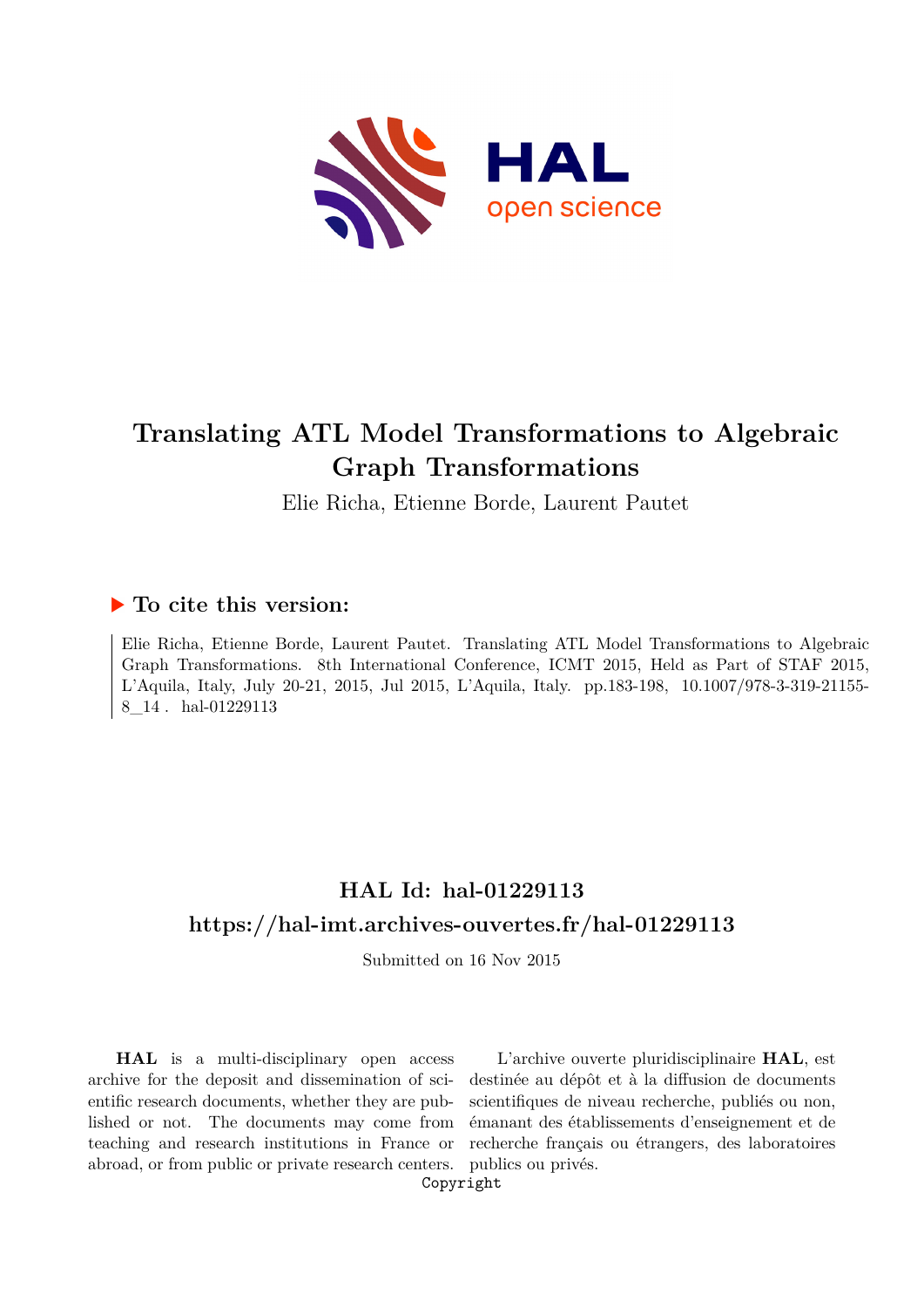# Translating ATL Model Transformations to Algebraic Graph Transformations

Elie Richa<sup>1,2</sup>, Etienne Borde<sup>1</sup>, and Laurent Pautet<sup>1</sup>

<sup>1</sup> Institut Telecom; TELECOM ParisTech; LTCI - UMR 5141 46 Rue Barrault 75013 Paris, France firstname.lastname@telecom-paristech.fr  $^2\,$  AdaCore, 46 Rue d'Amsterdam 75009 Paris, France lastname@adacore.com

Abstract. Analyzing and reasoning on model transformations has become very relevant for various applications such as ensuring the correctness of transformations. ATL is a model transformation language with rich semantics and a focus on usability, making its analysis not straightforward. Conversely, Algebraic Graph Transformation (AGT) is an approach with strong theoretical foundations allowing for formal analyses that would be valuable in the context of ATL. In this paper we propose a translation of ATL to the AGT framework in the objective of bringing theoretical analyses of AGT to ATL transformations. We validate our proposal by translating a set of feature-rich ATL transformations to the Henshin AGT framework. We execute the ATL and AGT versions on the same set of models and verify that the result is the same.

Keywords: ATL, Henshin, algebraic graph transformation, OCL, nested graph conditions, analysis of model transformations

# 1 Introduction

Model transformations play a central role in Model Driven Engineering (MDE) processes. They formalize and automate design decisions (e.g. optimisations), implementation strategies (*e.g.* code generation) or translations/synchronization between different model representations. Analyzing model transformations and reasoning about them has therefore become increasingly interesting for various concerns such as demonstrating the correctness of transformations via testing or static formal analysis. Many transformation approaches have been proposed with varying languages and semantics targeting different concerns.

ATL [11] is a widely used model transformation language, both in academia and in the industry. It features a hybrid rule-based language with a rich execution semantics allowing for a mostly declarative and user-friendly specification. Algebraic Graph Transformation (AGT) [8] is a formal framework that provides mathematical definitions to express graph manipulation. Its strong theoretical foundations allow for powerful analyses such as state space reachability analysis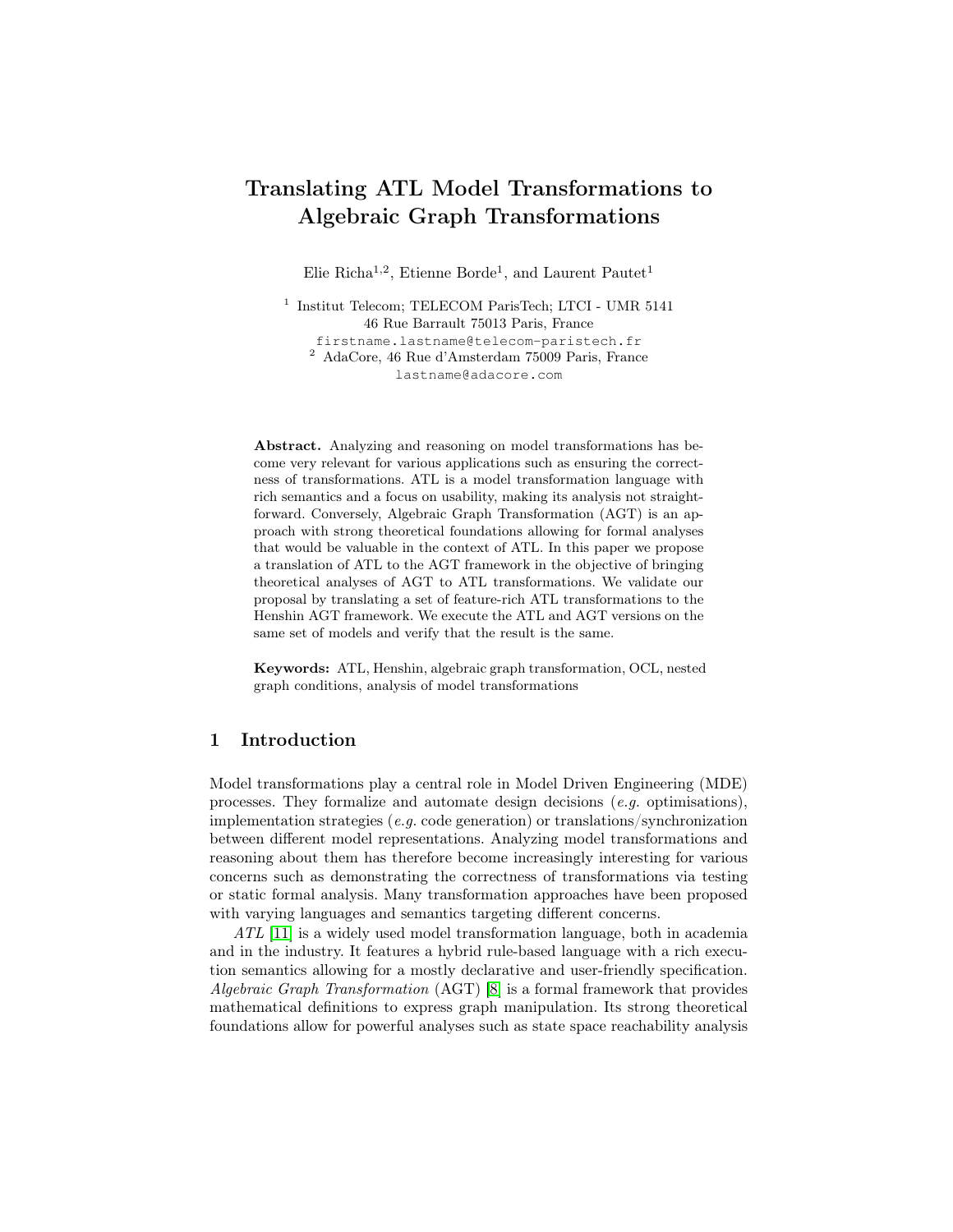and formal proof of termination, confluence and correctness. Given the graphlike structure of models in the sense of MDE, the theoretical results of AGT are increasingly being used to reason on model transformations.

Various analyses have already been proposed for ATL without relying on AGT. This includes test generation [9] and verification of correctness properties [6,16] through translations of ATL to other analyzable specifications. However we are interested in an analysis that is not possible with existing formalisations of ATL: the construction of Weakest Precondition (WP) [10]. This analysis operates on constraints and transforms a postcondition into an equivalent precondition of a transformation. It is defined in AGT and used in several scenarios such as synthesizing transformation preconditions that ensure the preservation of validity constraints [7], and formally proving the correctness of transformations [13]. Moreover in a previous publication [15], we have proposed a new use of this analysis to support the testing of model transformation chains. In that context we use WP construction as a way to propagate unit test requirements of intermediate steps of a chain into equivalent integration test requirements over the input of the chain which are easier to satisfy and maintain. We believe that WP-based analyses would be valuable for ATL transformations (and chains) and therefore propose to make them possible via a translation to AGT.

In this paper we propose a translation of ATL transformations to equivalent AGT analysable transformations and provide an implementation in our tool  $ATLAnalyser<sup>3</sup>$ . The first challenge in this work is handling ATL's *default* and non-default resolve mechanisms which do not have an equivalent in the AGT semantics. The second challenge is the translation of OCL constraints and queries of ATL rules into application conditions in the form of Nested Graph Conditions (NGC) in AGT. While translations of OCL to NGC have been proposed in the literature [3,4], they do not support ordered collections which we found to be an important limitation for ATL transformations. Our work extends the existing translations with support for ordered sets. Finally, we validate our proposal by considering a set of representative ATL transformations taken from the ATL Zoo [1] and other sources. We translate each transformation to the Henshin AGT framework [2] and verify that the execution of both the ATL and AGT versions over the same set of input models gives the same results.

The remainder of the paper is organised as follows. We start by recalling the semantics of ATL and AGT in Sec. 2. Then we present in Sec. 3 the main contribution of this paper: the translation of ATL to AGT. Section 4 reports on the experimental validation and the limitations of our proposal. Related work is discussed in Sec. 5 before concluding with future work in Sec. 6.

# 2 Semantics of ATL and AGT

#### 2.1 ATL and OCL

ATL [11] is a model-to-model transformation language combining declarative and imperative approaches in a hybrid semantics. ATL transformations are primarily

<sup>3</sup> ATLAnalyser, <https://github.com/eliericha/atlanalyser>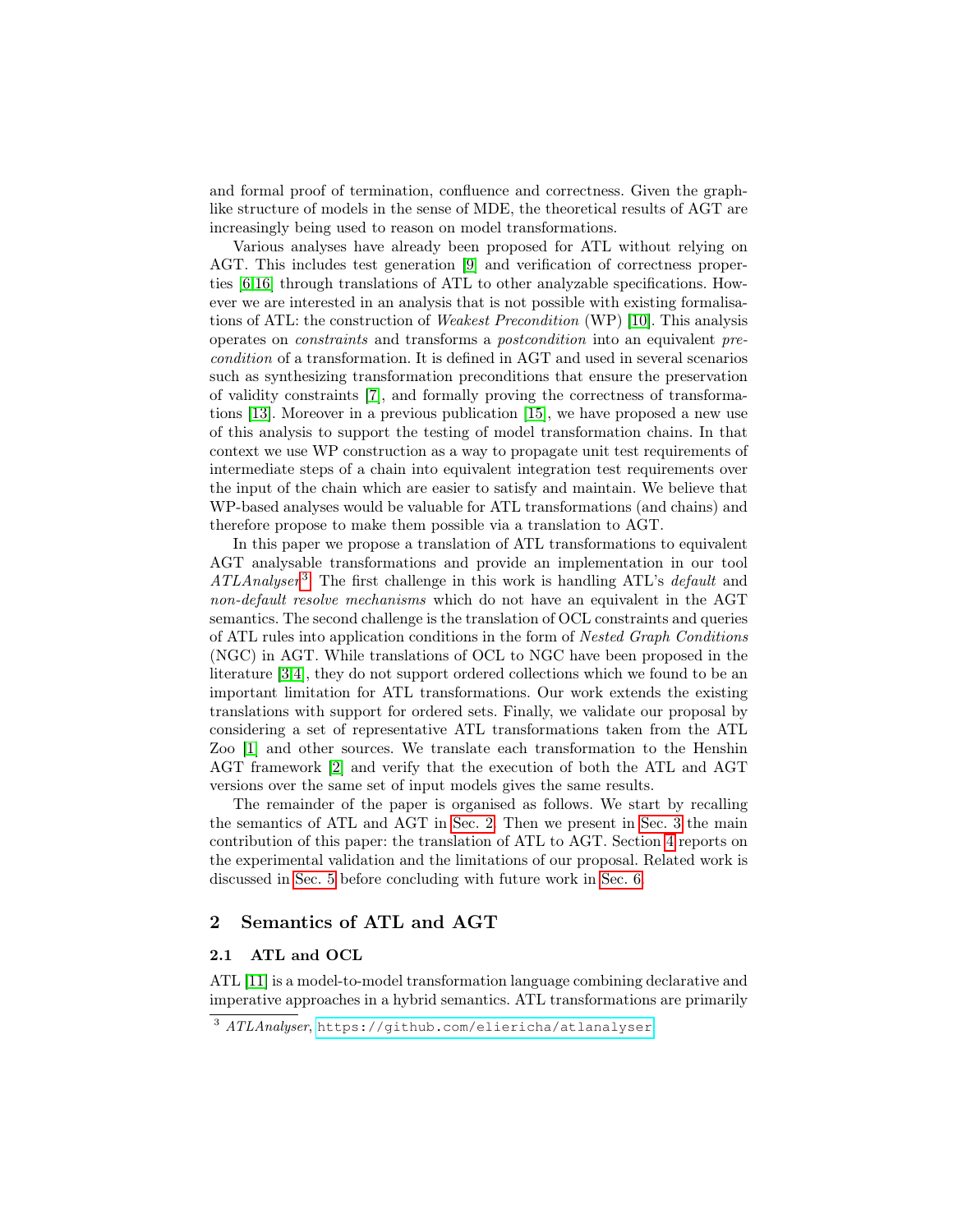out-place, i.e. they produce an output model different from the input model (though both may be in the same language), and a so-called refining mode allows for in-place model refinement transformations. In the scope of this paper, we focus only on the declarative features of ATL in the standard out-place mode.

A transformation consists of a set of declarative matched rules, each specifying a source pattern (the **from** section) and a target pattern (the **to** section). The source pattern is a set of objects of the input metamodel and an optional OCL [12] constraint acting as a guard. The target pattern is a set of objects of the output metamodel and a set of bindings that assign values to the attributes and references of the output objects. For example in Fig. 1, **R1** has one source pattern element **s** and two target pattern elements: **t1** with 3 bindings and **t2** with 1 binding.



Fig. 1. Example of ATL rules

An ATL transformation is executed in two phases. First, the matching phase searches in the input model for objects matching the source patterns of rules (i.e. satisfying their filtering guards). For each match of a rule's source pattern, the objects specified in the target pattern are instantiated. Second, the target elements' initialization phase executes the bindings for each triggered rule.

A binding defines a target property which is an attribute or a reference on the left side of the **<-** symbol, and an OCL query on the right side of the symbol. A binding maps a scalar value to a target attribute (line 5), target objects (instantiated by the same rule) to a target reference (line 6), or source objects to a target reference (line 7). In the latter case, a resolve operation is automatically performed to find the rule that matched the source objects, and the first output pattern object created by that rule is used for the assignment to the target reference. This is referred to as the default resolve mechanism. For example in Fig. 1, the binding at line 7 resolves the objects in **s.refB** into the output objects of type **E** created by **R2**, and assigns them to **t1.refE**.

Another non-default resolve mechanism allows resolving a (set of) source  $object(s)$  to an arbitrary target pattern object instead of the first one as in the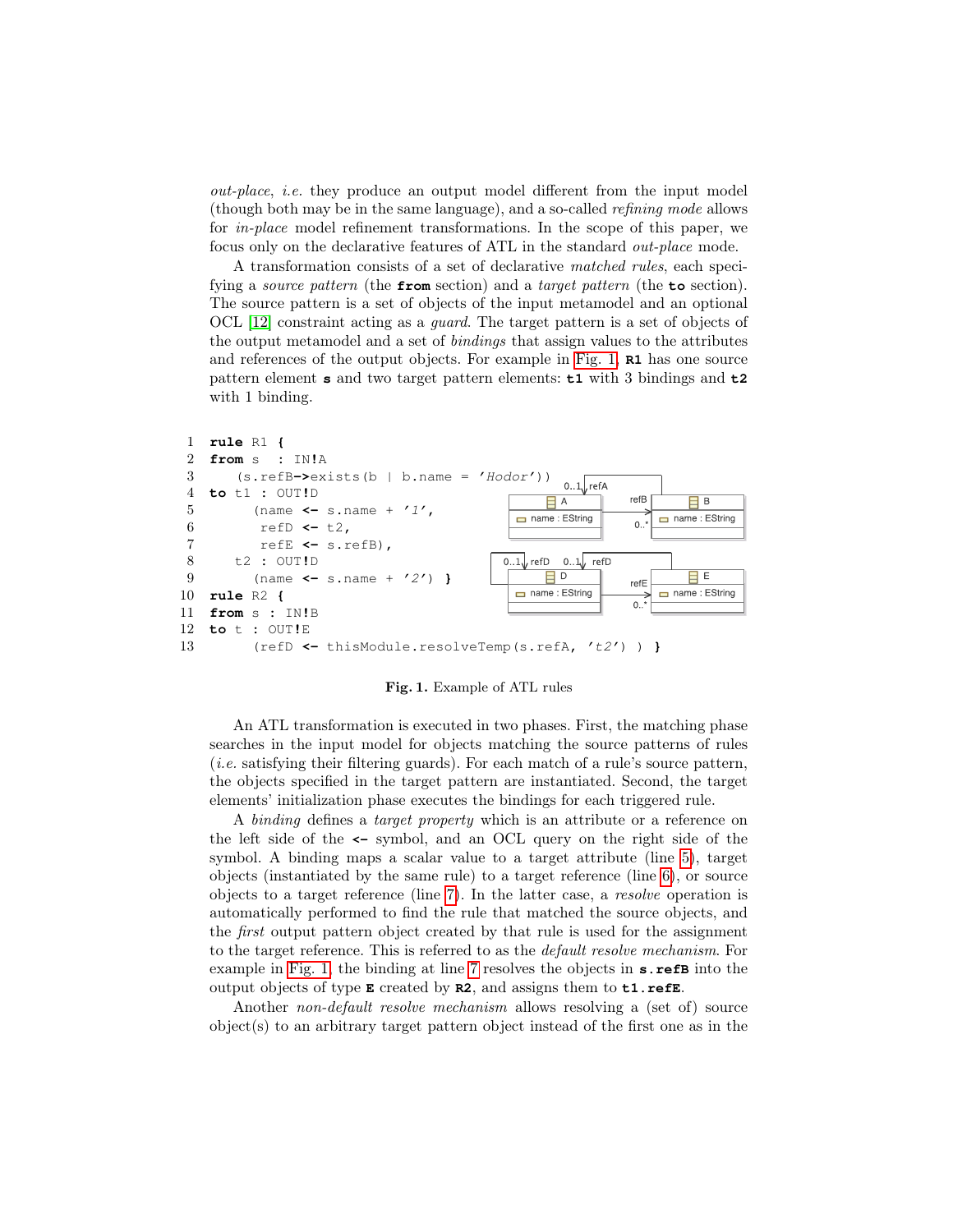default mechanism. It is invoked via the following ATL standard operations: **thisModule.resolveTemp(obj, tgtPatternName)**

**thisModule.resolveTemp(Sequence{obj1, ...}, tgtPatternName)** The former is used to resolve with rules having one source pattern element while the latter is used to resolve with rules having multiple source pattern elements. For example, the execution of the binding on line 13 in rule **R2** will retrieve the target object **t2** (instead of **t1** as with the default resolve) that was created by **R1** when it matched **s.refA**.

#### 2.2 AGT and Nested Graph Conditions

Algebraic Graph Transformation (AGT) [8] is a formal framework that provides mathematical definitions to model graph transformations. We will be using the Henshin [2] graph transformation framework which applies the theoretical semantics to standard EMF models in the Eclipse platform. The details of the formal foundations of Henshin can be found in [5] and are only briefly recalled here. A graph transformation is composed of two main elements: a set of *trans*formation rules, and a high-level program defining the sequencing of rules.



Fig. 2. Henshin graphical representation of an AGT rule

An AGT rule consists of a Left-Hand Side (LHS) graph and a Right-Hand Side  $(RHS)$  graph both depicted on the same diagram as in Fig. 2. LHS elements are annotated with «preserve» or «delete» while RHS elements are annotated with «*preserve*» or «*create»*. Roughly, a rule is executed by finding a match of LHS in the transformed graph, deleting the elements of  $LHS-RHS$  («delete»), and creating the elements of  $RHS - LHS$  («create»). Elements of  $LHS \cap RHS$ are preserved («preserve»). A rule transforms elements matched by the  $LHS$ into the RHS, therefore an AGT is an in-place rewriting of the input model. For example, rule R in Fig. 2 matches nodes x of type X and y1 of type Y and edge  $refY$  in the transformed graph, deletes the node matched by  $y1$  and the edge matched by  $refY$ , and creates node  $z2$  of type Z and the edge  $refZ$ .

Matches of a rule may be restricted with additional constraints by assigning attribute values to nodes. For example the rule in Fig. 2 can only match an object x when  $x.name = "Jon Snow"$ . Moreover, attribute values may be stored in rule parameters such as in  $y1.name = p1$  where the name attribute of the object matched by  $y_1$  is stored in the rule parameter p1. Finally, a rule may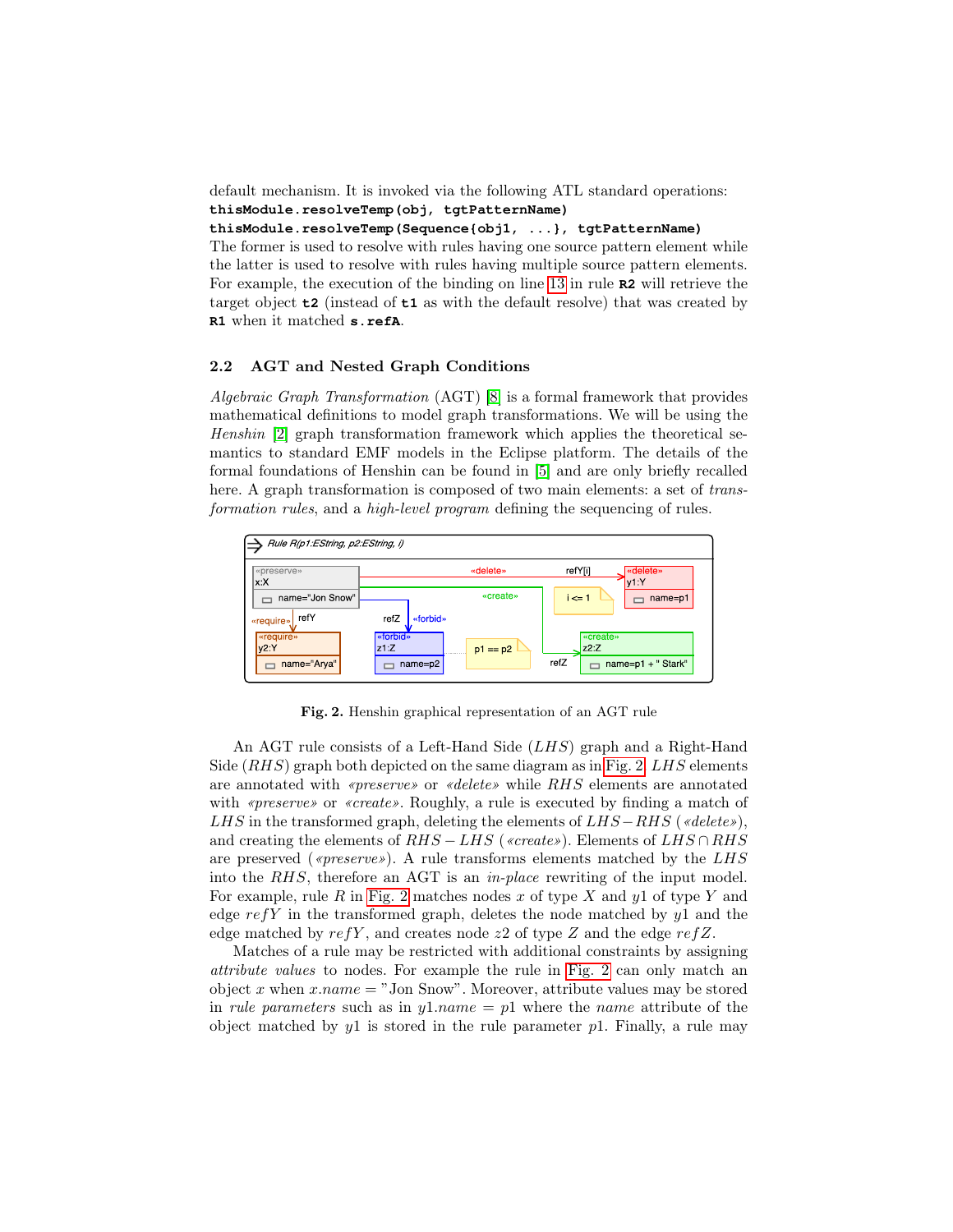assign new values to attributes such as in  $z2$  where  $z2.name$  is initialized to p1 concatenated to the string " Stark".

In Henshin, edges typed by a *multi-valued ordered reference (i.e.* with upper bound higher than 1) can be labeled with an index. This feature will play an important role in the handling of the ATL resolve mechanisms and the support of ordered sets in Sec. 3. A literal integer index such as  $ref[2]$  represents a matching constraint: only the object at index 2 may be matched by the rule. A rule parameter index such as  $ref[i]$  allows to read an object's index in the ordered reference and store it in the parameter. For example in Fig. 2,  $refY[i]$ indicates that the index of  $y1$  is stored in i. Edge indexes are zero-based.

An AGT rule can have an *application condition* (AC) which constrains its possible matches. An AC is a Nested Graph Condition (NGC) over the LHS. Formally, a NGC over a graph P is of the form true or  $\exists (a | \gamma, c)$  where  $a : P \rightarrow$ C is an injective morphism,  $\gamma$  is a boolean expression over rule parameters and c is a NGC over C. A match  $p: P \hookrightarrow G$  of P in a graph G satisfies an AC  $\exists (a | \gamma, c)$  if there exists a match  $q: C \hookrightarrow G$  of C in G such that  $p = q \circ a$  and  $\gamma$ evaluates to *true* under the parameter assignment defined by  $p$  and  $q$  satisfies  $c$ . Boolean formulas can be constructed such as the negation  $\neg c$ , the conjunction  $\bigwedge_i c_i$  and the disjunction  $\bigvee_i c_i$  of NGCs  $c_i$  over P. We use short notations  $\forall (a, c)$  and  $c_1 \implies c_2$  for  $\neg \exists (a, \neg c)$  and  $\neg c_1 \lor c_2$  respectively. For example the AC in Fig. 3 defined for rule  $R$  requires the existence of a node  $y2$  whose name attribute is " $Arga$ " and forbids the existence of a node  $z1$  with the same name as y1. The boolean expression  $i \leq 1$  constrains the rule to match only for the first two objects in the ordered reference  $x.refY$ . Note that P is omitted from the notation when it can be inferred from the context, and so are  $\gamma$  and c when they are true. The AC is graphically represented in Fig. 2 using the annotations «require» and «forbid», however this is only possible for one level of nesting in the AC. For complete NGCs the full notation of Fig. 3 is necessary. In Sec. 3 we will translate OCL guards and bindings into suitable ACs of AGT rules.

$$
\exists \left( \boxed{x : X \stackrel{refY}{\longrightarrow} \boxed{name = "Arga"}} | i \leq 1 \right) \land \neg \exists \left( \boxed{x : X \stackrel{refZ}{\longrightarrow} \boxed{z1 : Z} \boxed{p1 = p2} \right) | p1 = p2 \right)
$$

Fig. 3. Example of a Nested Graph Condition

Finally we define a so-called high-level program which specifies in which order AGT rules are applied. A program can be (1) elementary, consisting of a rule r, (2) the sequencing of two programs P and Q denoted by  $(P; Q)$ , or (3) the iteration of a program P as long as possible, denoted by  $P\downarrow$ , which is equivalent to a sequencing  $(P; (P; (P \cdots))$  until the program P can no longer be applied.

## 3 Translating ATL to AGT

Having presented the semantics of ATL and AGT, we now tackle the main contribution of this paper: the translation of ATL transformations to AGT transformations. Section 3.1 focuses on the first challenge, the emulation of the ATL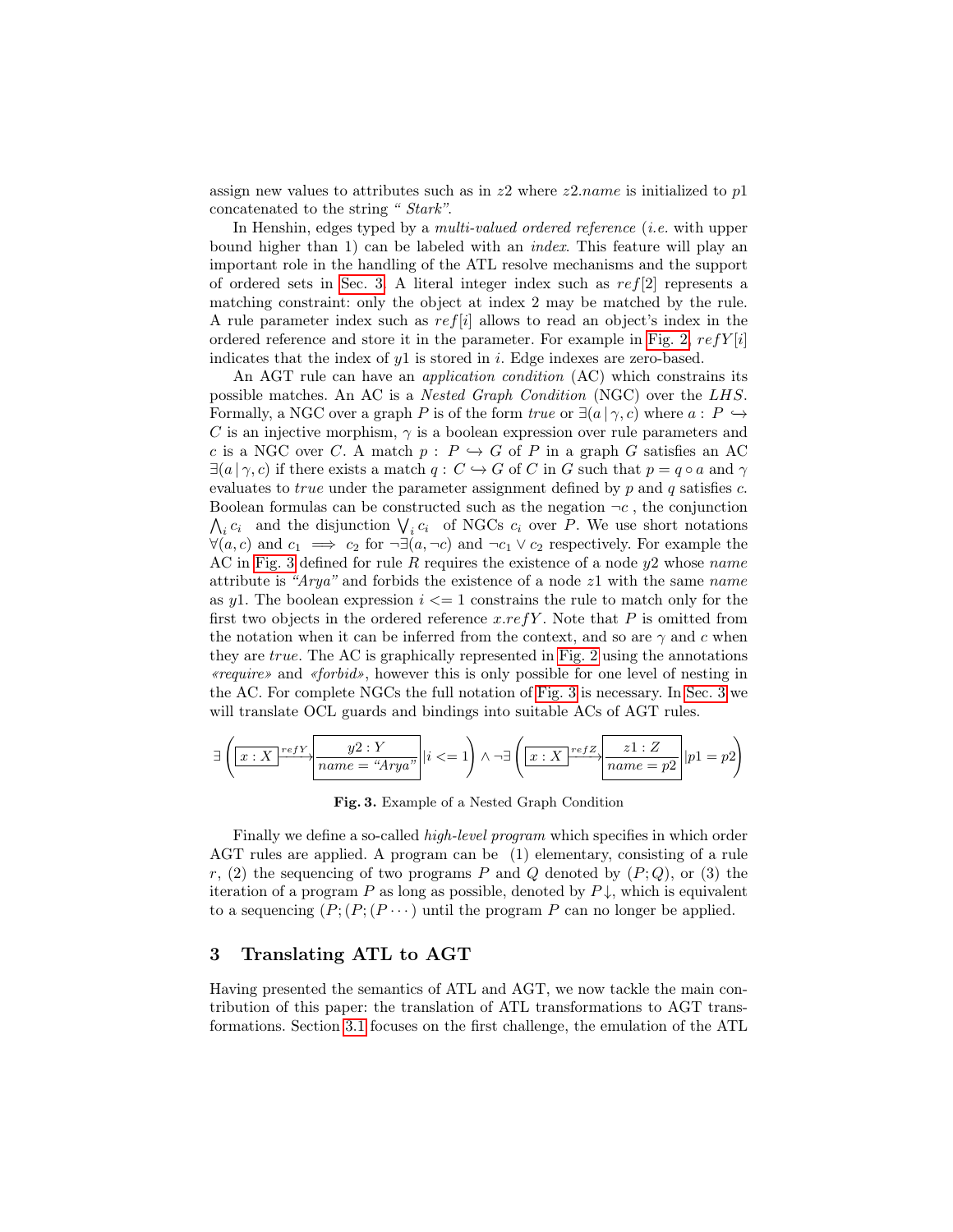resolve mechanisms in AGT, and Section 3.2 addresses the second challenge, the translation of OCL constraints and queries embedded in ATL transformation with support for ordered sets. To avoid confusion between ATL and AGT transformation rules, we will denote them respectively by  $rule_{ATL}$  and  $rule_{AGT}$ .

#### 3.1 Translating the ATL Resolve Mechanism

Given the *out-place* nature of the ATL transformations we consider and *in*place nature of AGT we propose to model the ATL transformation in AGT as a refinement of the input model which only adds the elements of the output model without modifying the input elements.

Challenges. A first challenge is dealing with the ATL resolve mechanisms. In AGT no such mechanisms exist, and any objects that a rule<sub>AGT</sub> needs to use must already exist in the transformed graph and must be matched by the rule<sub>AGT</sub>'s LHS. If a rule<sub>AGT</sub> R1 needs to use an object created by rule<sub>AGT</sub> R2, then  $R2$  must be executed before  $R1$ . This becomes a problem if  $R1$  and  $R2$ mutually require objects created by each other which is a perfectly valid scenario in ATL that cannot be solved with simple rule<sub>AGT</sub> sequencing. Moreover, the non-default resolve mechanism requires to relate output objects to output pattern identifiers so that we can retrieve the object corresponding to a specific output pattern identifier given as argument to the **resolveTemp** operation.

General Solution. We propose to construct the AGT transformation similarly to the ATL execution semantics, as two sequential phases: an instantiation phase followed by a *resolving* phase. Moreover, we introduce *trace nodes* that maintain the relationship between input and output elements. The first phase applies a sequence of *instantiation rules* $_{AGT}$  that create output objects without initializing their attributes and references, and relate them to input objects through trace nodes. Each rule<sub>ATL</sub>, e.g. **R1** from Fig. 1, yields one instantiation rule<sub>AGT</sub>  $R1_{Inst}$ that matches the same objects as  $\mathbf{R1}$ .  $R1_{Inst}$  is iterated as long as possible so that all matches in the input model are processed. The order of application of instantiation rules $_{\text{AGT}}$  is irrelevant as they do not interfere with each other since objects are allowed to match for only one  $\text{rule}_{\text{ATL}}$ , as per the ATL semantics.

The second phase of the transformation applies a set of resolving rules  $_{AGT}$ which initialize references and attributes of output objects. Each binding in a ruleATL is translated to one or more resolving rulesAGT as will be discussed  $\text{shortly.}$  For example,  $\texttt{R1}$  yields  $4$  resolving rules<sub>AGT</sub>  $R1^{t1,name}_{Res}, R1^{t1,refD}_{Res}, R1^{t1,refD}_{Res}$ and  $R1_{Res}^{t2,name}$ . Resolving rules<sub>AGT</sub> navigate the input model and rely on the trace nodes created in the instantiation phase to perform the resolving and retrieve the corresponding output objects if needed. Like instantiation rules $_{\text{AGT}}$ , resolving rules $_{\rm AGT}$  are also iterated as long as possible so that bindings are applied to all output objects. The resulting AGT transformation is the following:

$$
R1_{Inst} \downarrow; R2_{Inst} \downarrow; R1_{Res}^{t1,name} \downarrow; R1_{Res}^{t1,refD} \downarrow; R1_{Res}^{t1,refE} \downarrow; R1_{Res}^{t2,name} \downarrow; R2_{Res}^{t,refD} \downarrow
$$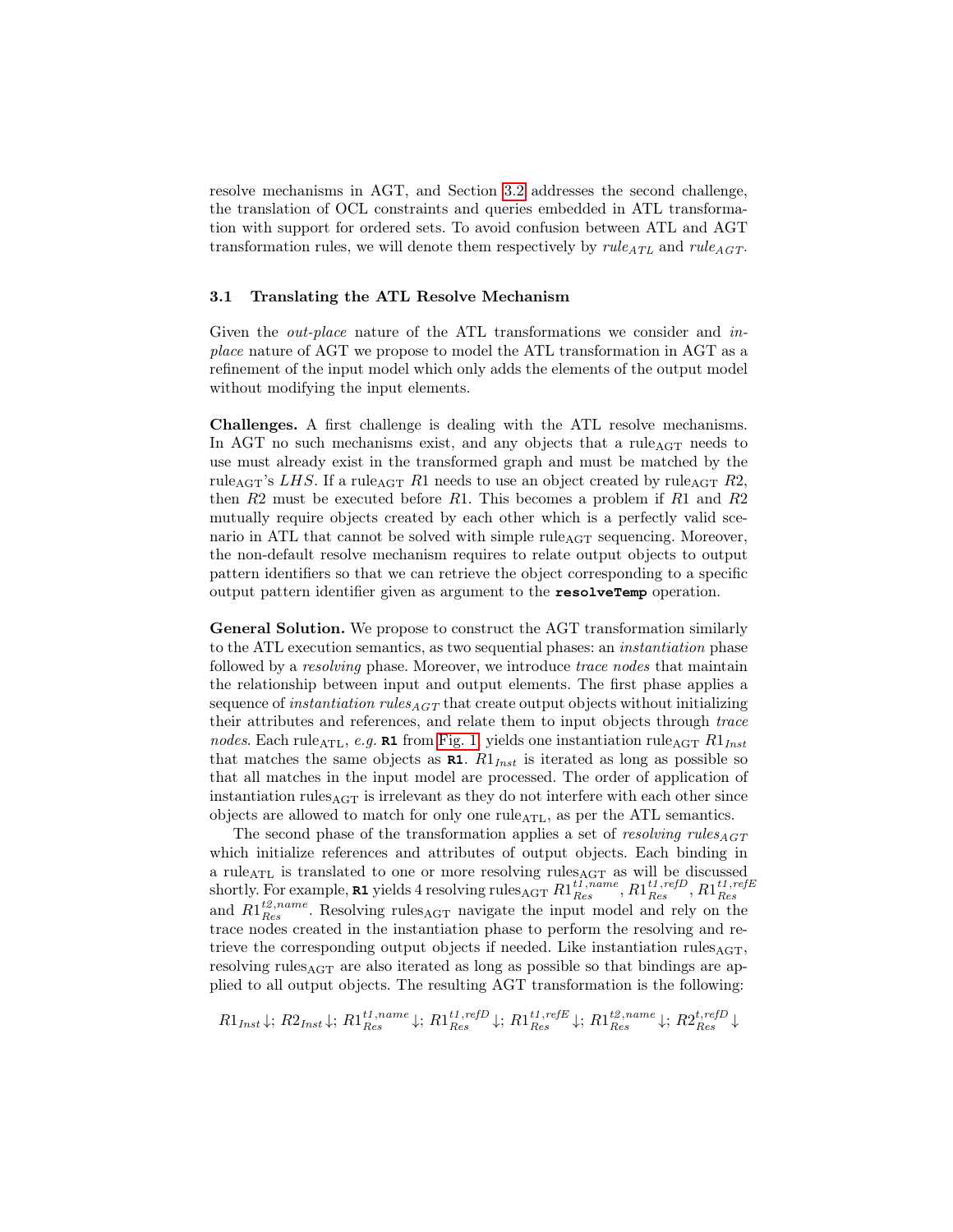This scheme addresses the highlighted concerns regarding the resolve mechanism. Separating the creation of output objects from their use allows resolving rulesAGT to use any output object even in the case of mutual resolve dependencies. Moreover, the trace nodes maintain the information required to perform the resolving as explained next.

Trace Nodes. The *trace nodes* we introduce are typed by a set of metaclasses produced by our translation. We assume that both the input and output metamodels define a root abstract metaclass from which all other metaclasses inherit directly or transitively<sup>4</sup> and refer to them respectively as *RootIn* and *RootOut*. The trace metaclasses are produced as follows. First, an abstract metaclass Trace is defined with a from reference to RootIn and a to reference to RootOut (Fig. 4.a). For each rule<sub>ATL</sub>, e.g. **R1**, a so-called typed trace metaclass named R1 Trace inheriting the abstract Trace metaclass is created. For each input and output pattern element of the rule $_{\text{ATL}}$ , a reference with the same name is created from the typed trace to the type of the pattern element. For **R1** this yields references s,  $t1$  and  $t2$  in Fig. 4.a.







Instantiation Rules<sub>AGT</sub>. Each rule<sub>ATL</sub>, **R1** for example, yields one instantiation rule<sub>AGT</sub>,  $R1_{Inst}$ , which matches the same objects as **R1** and creates the output objects as well as a typed trace node. As can be seen in Fig. 4.b, the instantiation rule $_{\rm AGT}$  is constructed by creating a «*preserve*» node for each input pattern element (node  $s : A$ ). Then the OCL rule<sub>ATL</sub> guard is translated to an AC as per Sec. 3.2. This yields the «require» navigation to node  $b : B$ with name = p1 and p1 = "Hodor". Then, a «create» node is created for each output pattern element (nodes  $t1 : D, t2 : D$ ) as well as a typed trace node  $(tr : R1_T race)$ . The trace node is connected to input nodes with generic from references and typed references  $(s)$  and to output node with generic to references and typed references  $(t1 \text{ and } t2)$ . The order of input and output pattern elements is preserved in from and to references by indexing the created edges accordingly (from [0], to [0] and to [1]). This will allow resolve rules<sub>AGT</sub> to retrieve the first output object  $(to[0])$  for the default resolve mechanism or any arbitrary output object  $(t1 \text{ or } t2)$  for the non-default resolve mechanism. Finally, since a ruleATL only applies once per match, we add a negative AC preventing the application of the rule<sub>AGT</sub> if another trace node  $tr_2$  with the exact same from elements already exists. That AC is as follows:

<sup>&</sup>lt;sup>4</sup> if it is not the case, such a root abstract metaclass can be added automatically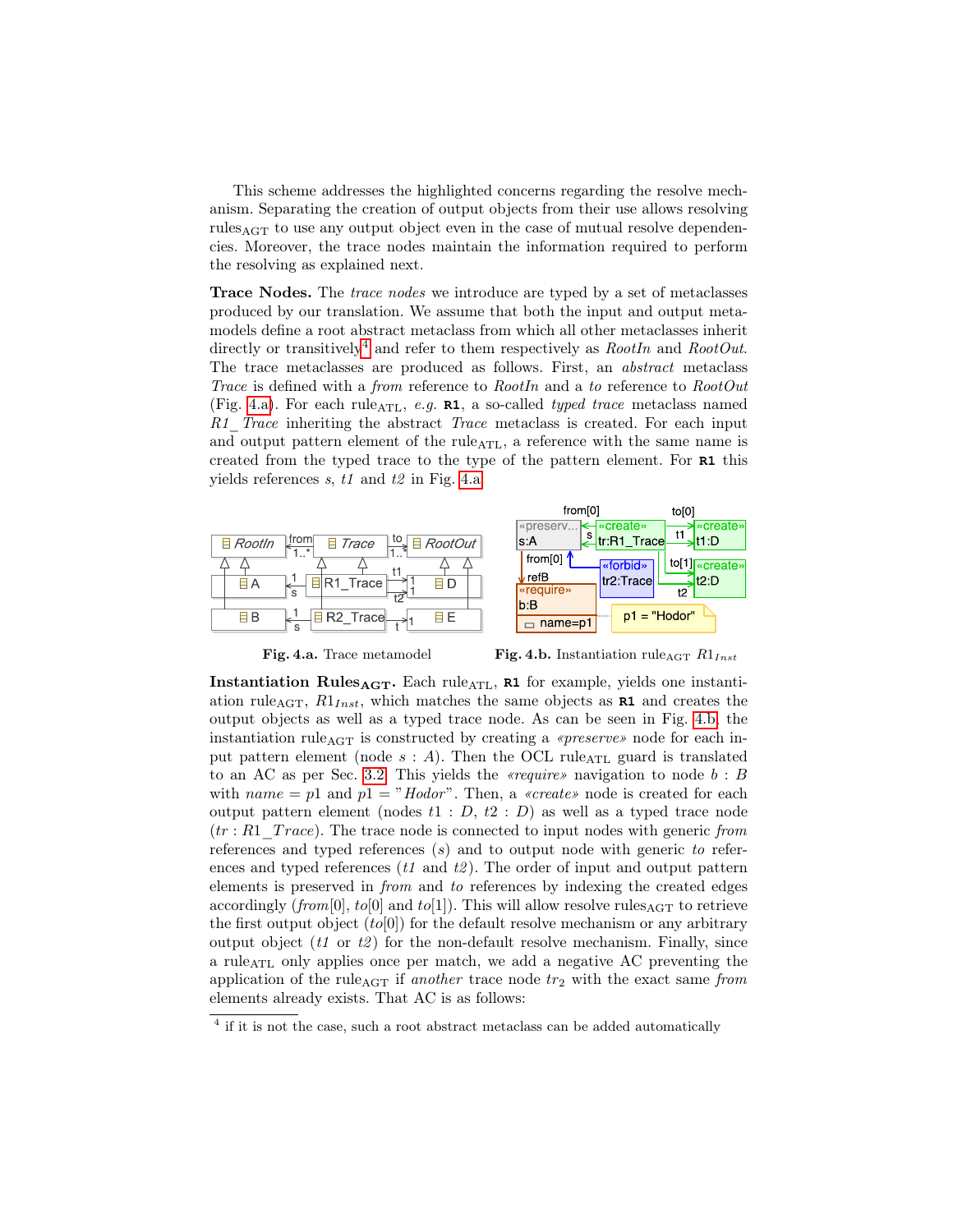$$
\neg \exists \left( \underbrace{s: A \big\vert^{from[0]} \big[ tr_2: Trace \big]}, \underbrace{\neg \exists \left( \underbrace{[:RootIn \big\vert^{from} \big[ tr_2: Trace \big]})}_{exactFrom(tr_2)} \right)
$$

The NGC exact From  $(tr_2)$  (not visible on Fig. 4.b) is needed to express the fact that the object s is allowed to participate in another rule $_{\text{ATL}}$  if there are other objects in the source pattern (*i.e.* the set of *from* elements is not exactly the same). exactFrom is reused for resolving rules $_{\text{AGT}}$  in the following sections.

**Resolving Rules<sub>AGT</sub>** with Default Resolving. Each binding in a rule<sub>ATL</sub> is translated to one resolving rule<sub>AGT</sub>. Let us first consider the case of bindings with default resolving or no resolving at all. Each such binding results in one  $\mu_{\text{AGT}}$ that matches the same elements as the OCL query in the binding, performs the default resolving if needed, and initializes the target attribute/reference of the binding. Let us consider a binding of the following general shape:

tgtObj **:** tgtType **(** tgtProp **<-** oclQuery **)**

The supported subset of OCL in oclQuery will be defined in Sec. 3.2, however the general translation remains the same. Such a binding is translated to a resolving rule<sub>AGT</sub>  $R_{Res}^{tgtObj,tgtProp}$  according to the algorithm presented in Table 1. The translation depends on the type of the target property  $tqtProp$  hence the tabular presentation. Note that multi-valued target attributes are not supported at the current stage.

Figure 5 shows the steps of the translation of binding **t1:D (refE <- s.refB)** in **R1** (Fig. 1) to rule<sub>AGT</sub>  $R1^{t1,refE}_{Res}$ . Note that to[0] in *Step 3* allows to retrieve the first target pattern element as per the default resolve semantics. Moreover, for multivalued target references such as **t1.refE**, the translation is a sort of a flattening whereby the result elements of the OCL query **s**. refB are not handled all at once but one by one. Each application of  $R1_{Res}^{t1,refE}$  matches one element in **s.refB** and appends the corresponding output object to the target reference **t1.refE**. However, since there are no guarantees in AGT on the order in which elements are matched,  $R1^{t1,refE}_{Res}$  as presented in Fig. 5 is only correct if **refB** is a non-ordered reference. This will be detailed and addressed in Sec. 3.2.

**Resolving Rules** $_{\text{AGT}}$  with Non-Default Resolving. Let us now consider bindings involving non-default resolving which have the following shape: tgtObj **:** tgtType **(** tgtRef **<-**

 $\mathbf{thisModule}.\,\mathbf{resourceTemp}(\mathbf{Sequence}\{\mathit{navExp}_1,\ \ldots,\ \mathit{navExp}_N\},\ \mathit{tgtPat})$ The construction of the resolving rule<sub>AGT</sub>  $R_{Res}^{tgtObj,tgtRef}$  operates in the same steps as Table 1 except for steps 2 and 3 which are presented in Table 2. The case where the first parameter of **resolveTemp** is an object is treated in the same way as a **Sequence** containing only that object.

In this section we have presented the general ATL to AGT translation scheme focusing on the emulation of the resolve mechanisms by introducing trace nodes. The next section will focus on the translation of OCL guards and queries.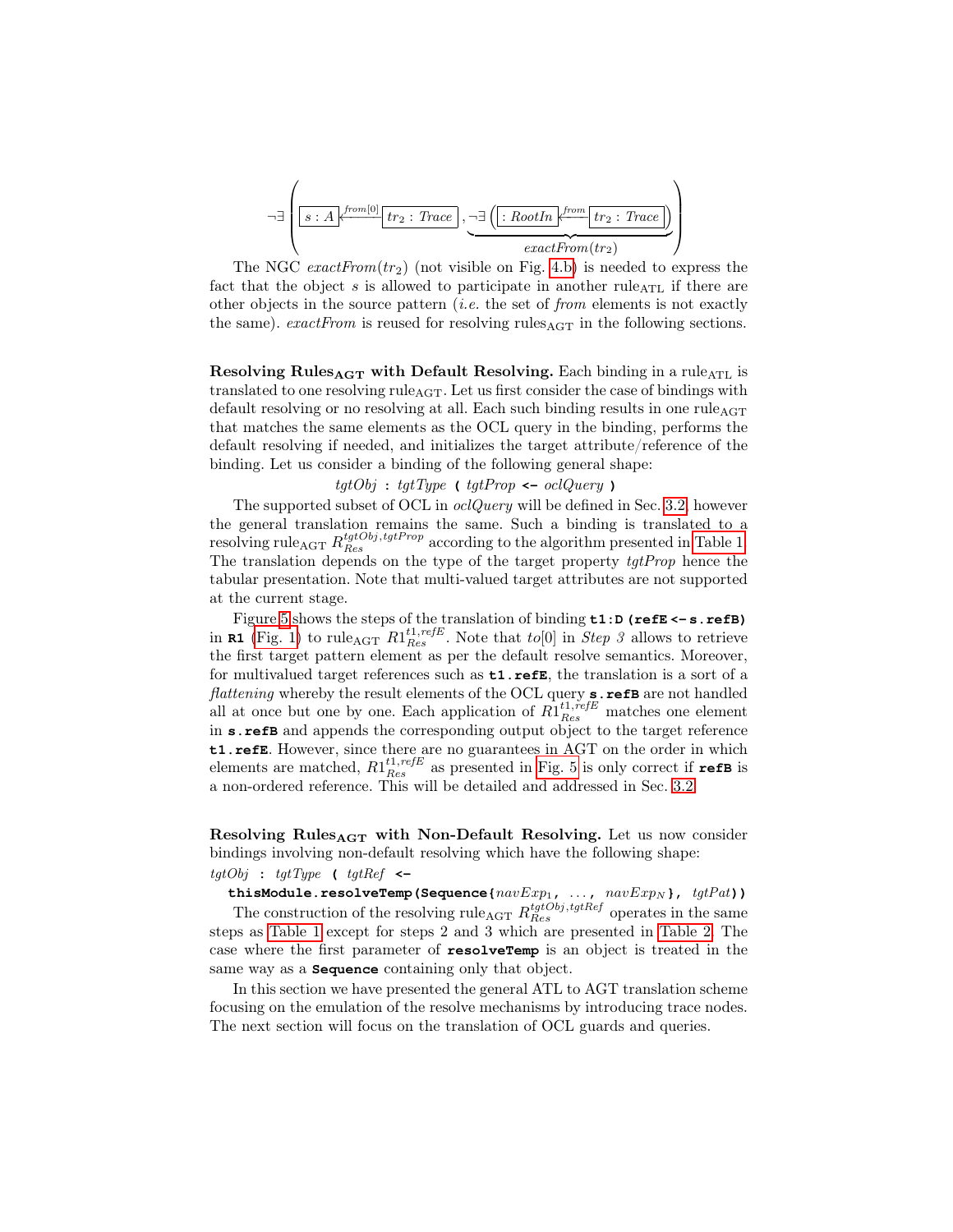|                      | <b>Binding</b>                                                                                                                          | $tgtObj$ : $tgtType$ ( $tgtProp \leftarrow oclQuery$ )                                                                                                                                                                                                                                                                               |                                                                                   |  |  |  |
|----------------------|-----------------------------------------------------------------------------------------------------------------------------------------|--------------------------------------------------------------------------------------------------------------------------------------------------------------------------------------------------------------------------------------------------------------------------------------------------------------------------------------|-----------------------------------------------------------------------------------|--|--|--|
|                      | Single-valued<br>Attribute<br>$tgtAtt \equiv tgtProp$                                                                                   | Single-valued<br>Reference<br>$tgtRef \equiv tgtProp$                                                                                                                                                                                                                                                                                | Multi-valued<br>Reference<br>$tgtRef \equiv tgtProp$                              |  |  |  |
| 1                    | <b>Step</b> Initialize LHS with : < ruleName> Trace                                                                                     | $\sqrt{\frac{tgtObj}{tgtObj}}:tgtType$                                                                                                                                                                                                                                                                                               |                                                                                   |  |  |  |
|                      | Translate <i>oclQuery</i> as per Sec. 3.2. This will complement the $LHS$ with the<br>required navigations and ACs and return a result. |                                                                                                                                                                                                                                                                                                                                      |                                                                                   |  |  |  |
| $\bf{2}$             | $\textbf{Step}$ Result is an expression<br>$expr$ over rule <sub>AGT</sub><br>parameters                                                | Result is a node $ qNode $ Result is a node<br>sult                                                                                                                                                                                                                                                                                  | qNode<br>representing the query re- representing one element<br>of the result set |  |  |  |
| <b>Step</b><br>3     | Not Applicable.<br>Step 3 is specific to ref-<br>erence target properties.                                                              | If the node is a source model element, perform a<br><i>default resolve</i> by matching a trace node with the<br>exact from object using the following in the LHS:<br>$qNode \n\longleftarrow^{from[0]} \negthinspace \{tr: Trace \n\rightarrow^{to[0]} \negthinspace rNode: type(tg tRef)\n\}$<br>and the AC <i>exactFrom</i> $(tr)$ |                                                                                   |  |  |  |
|                      |                                                                                                                                         | If not, let $ rNode  \equiv  qNode $                                                                                                                                                                                                                                                                                                 |                                                                                   |  |  |  |
| <b>Step</b><br>4     | Create the following<br>attribute in the $RHS$<br>tgtObj<br>$tgtAtt = expr$                                                             | Create $\sqrt{tgtObj} \xrightarrow{tgtRef} rNode$ in the RHS                                                                                                                                                                                                                                                                         |                                                                                   |  |  |  |
| ${\bf Step}$<br>$5-$ | Add a negative AC to force the application of the rule <i>once</i> per match                                                            |                                                                                                                                                                                                                                                                                                                                      |                                                                                   |  |  |  |
|                      | $\Box \exists \left( \left. \frac{tgtObj}{tgtAtt = p1} \right  \big  \right)$                                                           | $\neg\exists\left(\fbox{tgtObj}\xrightarrow{tgtRef}\fbox{rNode}\right)$                                                                                                                                                                                                                                                              |                                                                                   |  |  |  |

Table 1. Translation of an ATL binding with default resolving

# 3.2 Translating OCL Guards and Binding Expressions

As explained previously, ruleATL guards and binding expressions are translated to ACs of respectively *instantiation* and *resolving* rules<sub>AGT</sub>. Despite the considerable difference between NGC and OCL, NGC has been shown to be expressively equivalent to first order logic [13] which is the core of OCL. Translations of subsets of OCL to NGC have been proposed in [3] with a highly theoretical approach and in [4] with a wider supported OCL subset and an experimental approach. We have taken inspiration from both works and have found that none of them supports ordered sets, leading us to tackle this problem in particular. In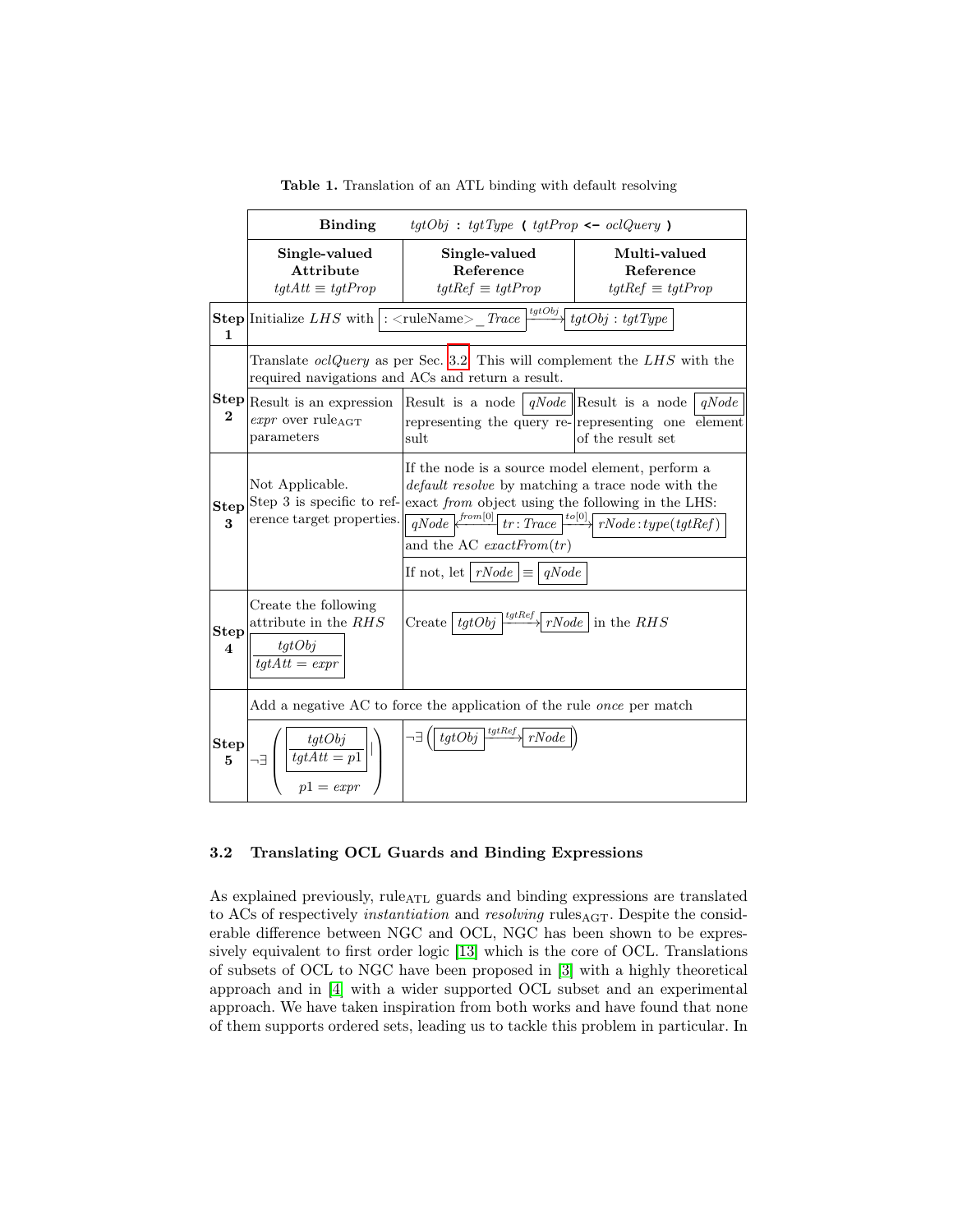

Fig. 5. Construction of resolving rule<sub>AGT</sub>  $R1^{t1,refE}_{Res}$ 

the following we will only recall the general principles of the existing translations and detail the problem at hand and our proposal.

The main idea is to translate OCL object queries into graphs that match the objects in the query's result set, and OCL constraints into NGCs that are satisfied under the same conditions. For example, the navigation of a reference **s. refB** is translated by creating the graph  $\boxed{s} \xrightarrow{refB} \boxed{r}$  where r represents one object in the result set of the query and is returned as a result of the translation (see Step 2 in Table 1). As for the navigation of an object attribute such as in **s.name + '1'**, it is translated by creating a rule parameter p and assigning the attribute value to it "*name* =  $p$ " in the node s, and returning the expression  $p+$ "1" as a result of the translation (Step 2 in Table 1). The supported subset of OCL is similar to the one in [4] which is limited to basic navigation, first order logic constructs and **Set** as the only collection type with basic set operations such as **select()**, **collect()**, **union()**. We extend this support to **OrderedSet** with support for indexing **at(i)** and the preservation of order in output collections.

Challenge 1. A first challenge is the handling of bindings that aggregate results of several queries. This is the case of the following binding shapes where in (1) resolved objects in *tgtRef* should be in the same order as the source objects in the **OrderedSet**, and in (2)  $oclQuery_1$  should be resolved before  $oclQuery_2$ .

$$
tgtRef \leftarrow \text{OrderedSet} \{ \text{oclQuery}_1, \text{ \text{oclQuery}_2 \dots \text{oclQuery}_N \} \tag{1}
$$

$$
tgtRef \leftarrow \; \text{oclQuery}_1 \text{-\texttt{union}} \, (\text{oclQuery}_2) \tag{2}
$$

Solution 1. To preserve the ordering of elements, we propose to translate such bindings as separate successive bindings:  $tgtRef \leftarrow \text{oclQuery}_1, \text{tgtRef} \leftarrow$  $oclQuery_2, \ldots$  Each such binding results in a separate resolving rule<sub>AGT</sub> and the rulesAGT are sequenced in the same order as the queries in the original binding.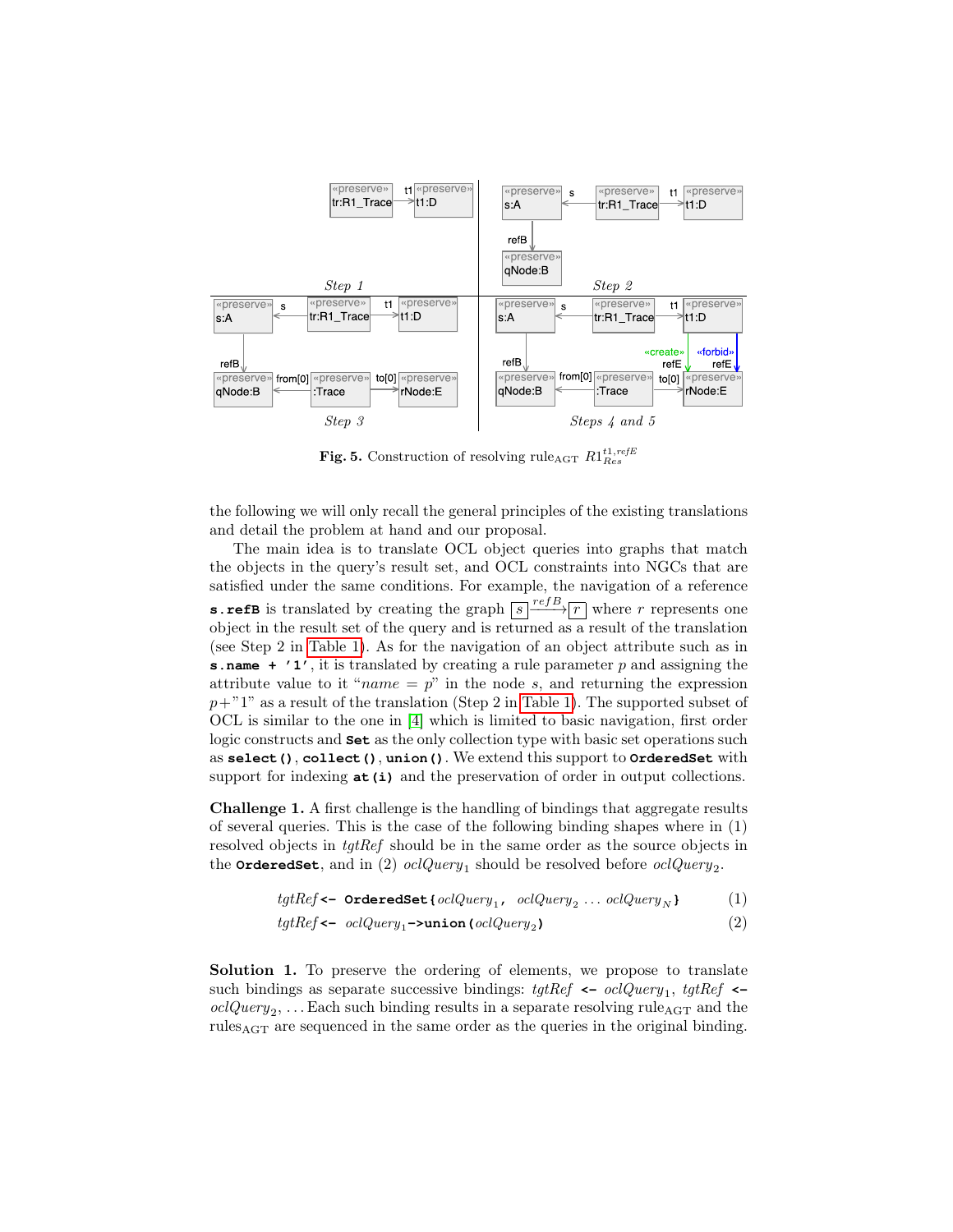Table 2. Translation of an ATL binding with non-default resolving

|          | <b>resolveTemp (Sequence</b> { $navExp_1$ , , $navExp_N$ }, $tgtPat$ )                                                                                                                                                                                                                                                                                                                                                                                                                                 |  |  |  |  |
|----------|--------------------------------------------------------------------------------------------------------------------------------------------------------------------------------------------------------------------------------------------------------------------------------------------------------------------------------------------------------------------------------------------------------------------------------------------------------------------------------------------------------|--|--|--|--|
| $\bf{2}$ | <b>Step</b> Translate each $navExp_i$ as per Sec. 3.2. This will complement the LHS with<br>the required navigations and ACs and return as a result a set of nodes<br>$qNode_i$ representing the navigated objects                                                                                                                                                                                                                                                                                     |  |  |  |  |
| 3.a      | <b>Step</b> Perform a non-default resolve by matching a trace node with the exact from<br>tuple. Differently than for the default resolve, to is not indexed.<br>$\begin{array}{ l l }\hline qNode_1 & \longleftarrow & from[0] \\\hline \hline qNode_2 & \longleftarrow & from[1] \hline \hline \hline \hline \end{array} \begin{array}{ l l }\hline tr: Trace & \xrightarrow{to} & rNode : type(tg tRef) \\\hline \hline \hline \hline \hline \end{array}$<br>and add the AC <i>exactFrom</i> $(tr)$ |  |  |  |  |
|          | <b>Step</b> Compute CRules as the set of all candidate rules $_{\text{ATL}}$ that have N source<br><b>3.b</b> pattern elements and $tqtPat$ as one of their target pattern elements.                                                                                                                                                                                                                                                                                                                   |  |  |  |  |
| 3.c      | <b>Step</b> Add to the rule <sub>AGT</sub> 's AC the following disjunction:<br>$\bigvee_{\mathit{cRule} \ \in \ \mathit{CRules}} \exists \ \Big(\ \underbrace{\ \big(\ \big\vert \ \mathit{tr} : \ \ < \mathit{cRule} \ > \ \ \mathit{Trace} \ \big)} \ \ \mathit{rNode} \ \Big)}$                                                                                                                                                                                                                     |  |  |  |  |

Consequently objects are appended to  $tgtRef$  in the right order at run-time. Therefore (1) is translated to N sequential resolving rules<sub>AGT</sub> and (2) is translated to 2 sequential resolving rules $_{\rm AGT}$ .

Challenge 2. The second challenge is the navigation of ordered multi-valued references. Let us illustrate this problem with the following binding from **R1** in Fig. 1: **t1 : OUT!D ( refE <- s.refB ) refB** is a multivalued reference (*i.e.* upper bound larger than 1). We have previously shown the translation of this binding in Fig. 5 under the assumption that **refB** is a non-ordered reference. The navigation **s.refB** is flattened, meaning that the elements of the collection are not handled all at once, but rather one by one thanks to the iteration of  $R1_{Res}^{t1,refE}$ . According to AGT graph matching, objects in **s.refB** may be matched in any order. Therefore objects in **t1.refE** may end up in a different order than their counterparts in **s.refB** which is a problem if **refB** and **refE** are ordered. That constitutes a divergence from the ATL semantics which honours the order of objects in collections. Therefore we need a way to force the matching of objects in **s.refB** in an orderly fashion.

Solution 2. We propose to complement the regular translation of navigation expressions [3,4] with an additional NGC forcing objects to be matched in the correct order. Intuitively, this NGC should express the fact that an object in **s.refB** should be matched only if all preceding objects in **s.refB** have already been handled by the resolving  $rule_{AGT}$ . This corresponds to the following NGC: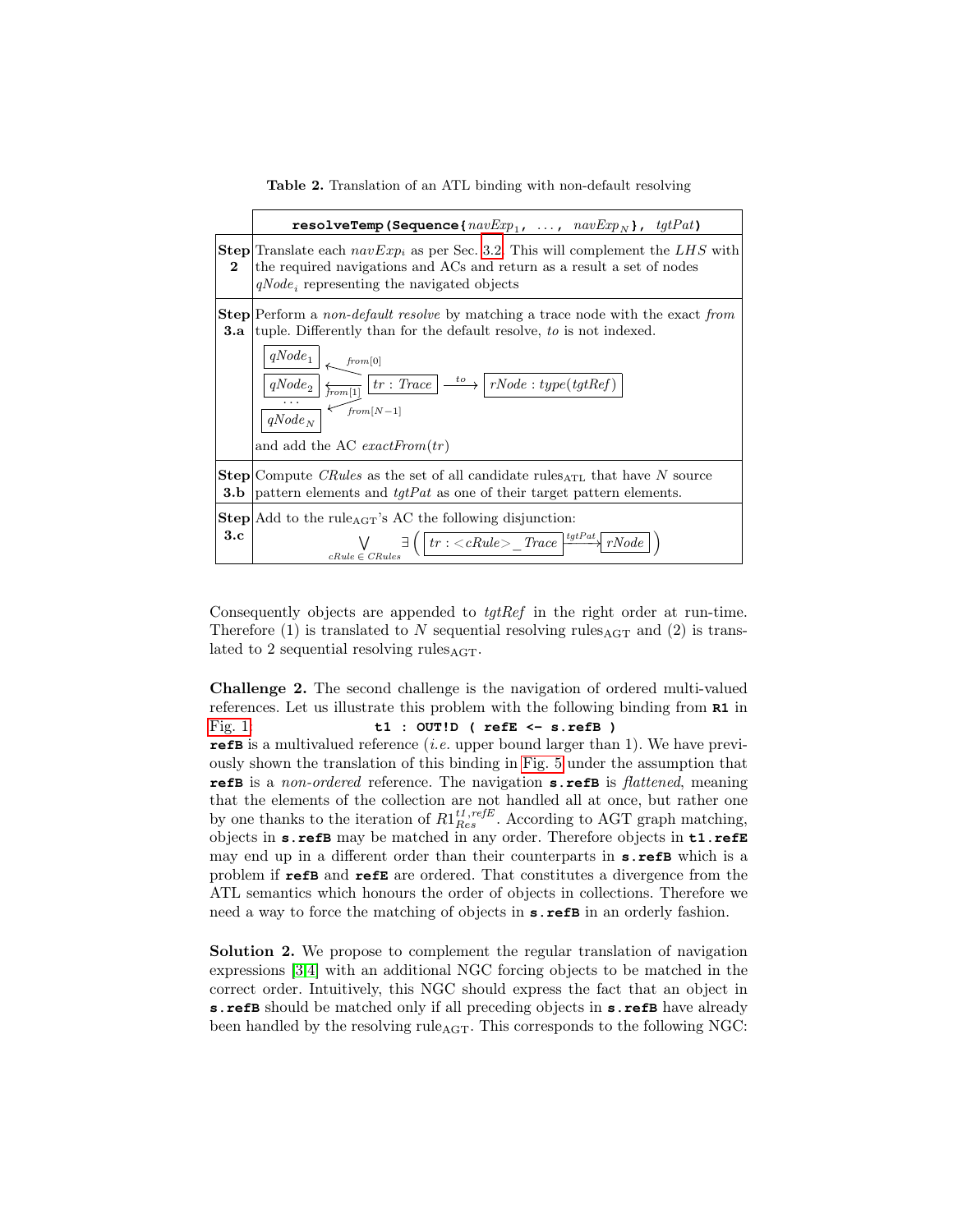ordering  $AC = \exists \left( \boxed{s : A \right) \xrightarrow{refB[i] } }$  $qNode:B$  $\forall \left( \boxed{s:A}^{\text{refB}[j]} \sqrt{qNode_1:B} \mid j < i, \text{wasResolved}_{R1}^{t1,\text{refE}}(qNode_1) \right)$ 

Where:

- $i$ : index of the object  $qNode$  currently being handled.
- j : index of the object  $qNode_1$  which iterates over objects preceding  $qNode$ .
- $-$  wasResolved<sup>t1</sup>,<sup>refE</sup>(n): A NGC which evaluates to *true* if node *n* has already been handled by the resolving rule<sub>AGT</sub>.

Now we need to define  $\textit{wasResolved}_{R1}^{t1,\textit{refE}}(n)$ . We can determine that a node n has been already handled by checking if the node to which it resolves exists in the target reference  $t1.refE$ . Therefore the following definition is suitable:  $wasResolved_{R1}^{t1,refE}(n) =$ 

$$
\exists \left(\boxed{n}^{from[0]}\boxed{tr:Trace} \xrightarrow{to[0]}\boxed{E}^{refE}\boxed{t1:D}, exactFrom(tr)\right)
$$

With the above definitions, adding *orderingAC* as an application condition of  $R1_{Res}^{t1,refE}$  ensures that objects in **s. refB** are processed in the correct order, thus honoring the ATL semantics. Let us now generalize this reasoning to the case where the navigation is filtered with a **select** operation:

**t1 : OUT!D ( refE <- s.refB->select(e |** body(**e**) **)** Now an object in **s.refB** should be matched only if it satisfies the **select** condition, and if all preceding objects in **s.refB** which also satisfy the **select** condition have been handled by the resolving  $rule_{AGT}$ . Therefore the AC that would ensure the orderly processing of objects is the following:

$$
orderingAC = \exists \left( \underbrace{\boxed{s:A \stackrel{refB[i]}{qNode : B}, tr_{body}(qNode) \bigwedge}}_{\forall \left( \boxed{s:A \stackrel{refB[j]}{qNode_1} \middle| qNode_1 : B} \middle| j < i, \right)} \right)
$$

Where  $tr_{body}(n)$  is the NGC resulting from the translation of the OCL constraint  $body(e)$ , applied to a node n. The generalization can be extended to all supported OCL expressions but will not be detailed here for lack of space.

## 4 Experiments and Validation

#### 4.1 Validation Protocol

We have used the *Henshin* Eclipse framework as the target of the translation as it is well integrated with EMF and allows the execution of AGT transformations on standard EMF models. The ATL to AGT translation is implemented in our Java-based tool ATLAnalyser and validated by considering a set of ATL transformations from the ATL Zoo [1] and from other sources. Each transformation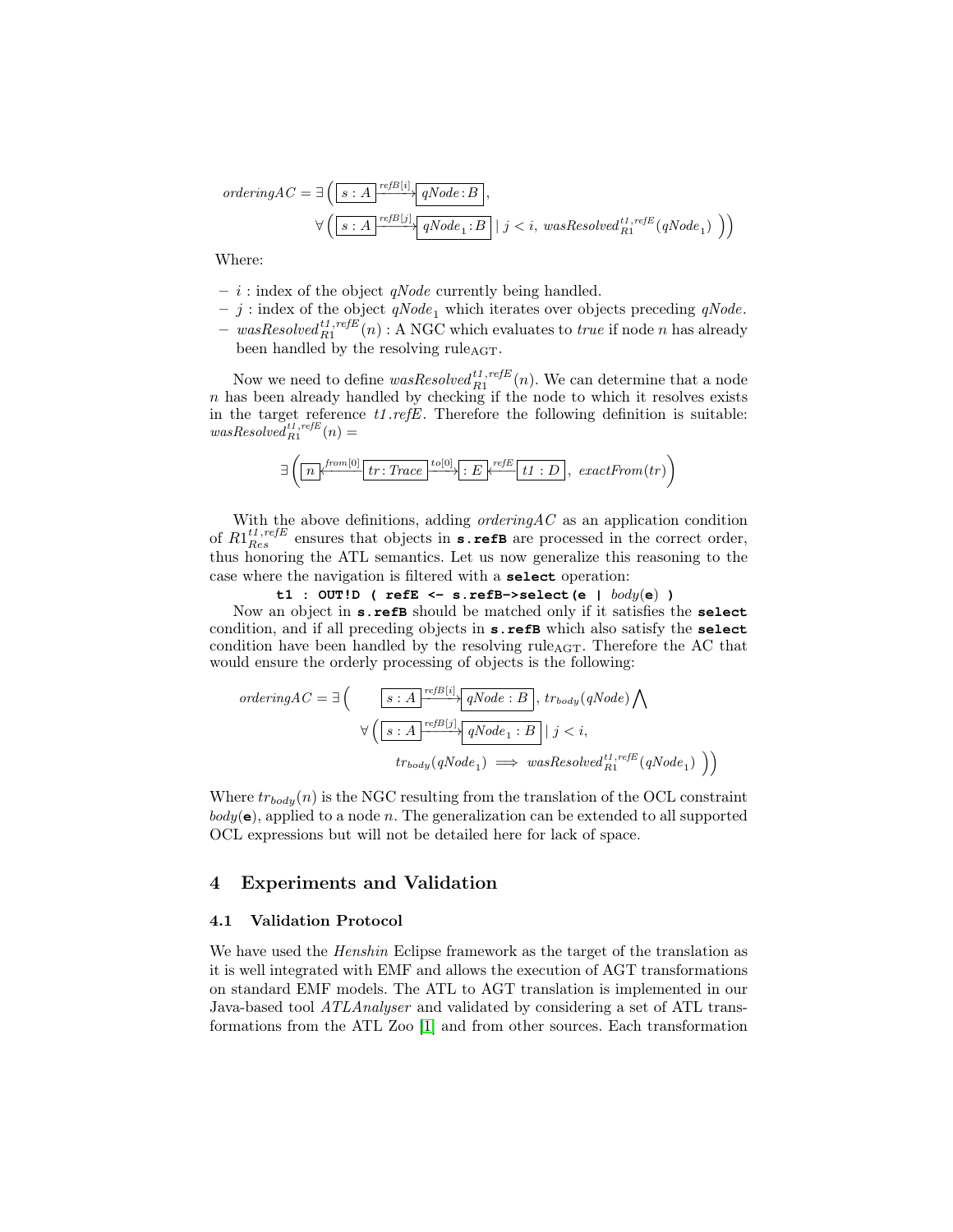is translated to AGT using our implementation and the resulting AGT transformation is validated manually by review. Then both the ATL and AGT versions are executed over a set of input models and in each case the output models of the two versions are checked to be identical using EMFCompare. Except for the manual review, this experimental validation protocol is fully automated (using JUnit) which allows to easily expand our test base with new transformations and models, and monitor the non-regression of existing tests as the prototype evolves. We have also identified the ATL features that each transformation contains to make sure we exercise all aspects of the translation.

Our prototype was successfully validated with the transformations listed in Table 3. Simulink CodeGen is a simplified version of an industrial Simulink to C code generator<sup>5</sup>. Note that in *Families2Persons*, the high number of resolving rules (relative to only 2 bindings) is due to the translation scheme of nested **if-then-else** binding queries which has not been developed in this paper.

|                     | Families2-     | $Class 2-$     | $ER2REL$ [6] | Simulink             |  |  |  |
|---------------------|----------------|----------------|--------------|----------------------|--|--|--|
|                     | Persons  1     | Relational [1] |              | $\mathbf{CodeGen}^4$ |  |  |  |
| <b>Metrics</b>      |                |                |              |                      |  |  |  |
| ATL rules           | $\overline{2}$ | 6              | 6            | 6                    |  |  |  |
| ATL bindings        | $\overline{2}$ | 22             | 13           | 30                   |  |  |  |
| Instantiation rules | $\overline{2}$ | 6              | 6            | 6                    |  |  |  |
| Resolving rules     | 8              | 23             | 15           | 32                   |  |  |  |
| <b>ATL Features</b> |                |                |              |                      |  |  |  |
| Default Resolve     | X              | X.             | X            | X                    |  |  |  |
| resolveTemp         |                |                |              | X                    |  |  |  |
| Helpers             | X              | X              |              | X                    |  |  |  |
| Attribute binding   | X              | $\mathbf{X}$   | X            | X                    |  |  |  |
| Reference binding   |                | X              | Х            | X                    |  |  |  |
| OrderedSet{}        |                | X              |              | X                    |  |  |  |
| union()             |                | X              | X            | X                    |  |  |  |
| select()            |                | X              |              | X                    |  |  |  |
| $collect$ (), at () |                |                |              | X                    |  |  |  |

Table 3. List of test transformations and tested features

#### 4.2 Limitations and Threats to Validity

A first limitation of our proposal is the lack of formal evidence of its validity. Though part of our translation is based on the one in [3] which is formally proven to be correct, our OCL subset is significantly wider preventing any direct claim of correctness of the complete translation. Second, while the addressed scope was found sufficient to translate a wide range of ATL transformations, features like non-unique collections (**Bag**, **Sequence**), collections of collections, and special values (**null**, **invalid**) are not supported because they cannot be represented in the AGT framework used in this paper. Finally, with the validation scheme

<sup>5</sup> Project P, <http://www.open-do.org/projects/p>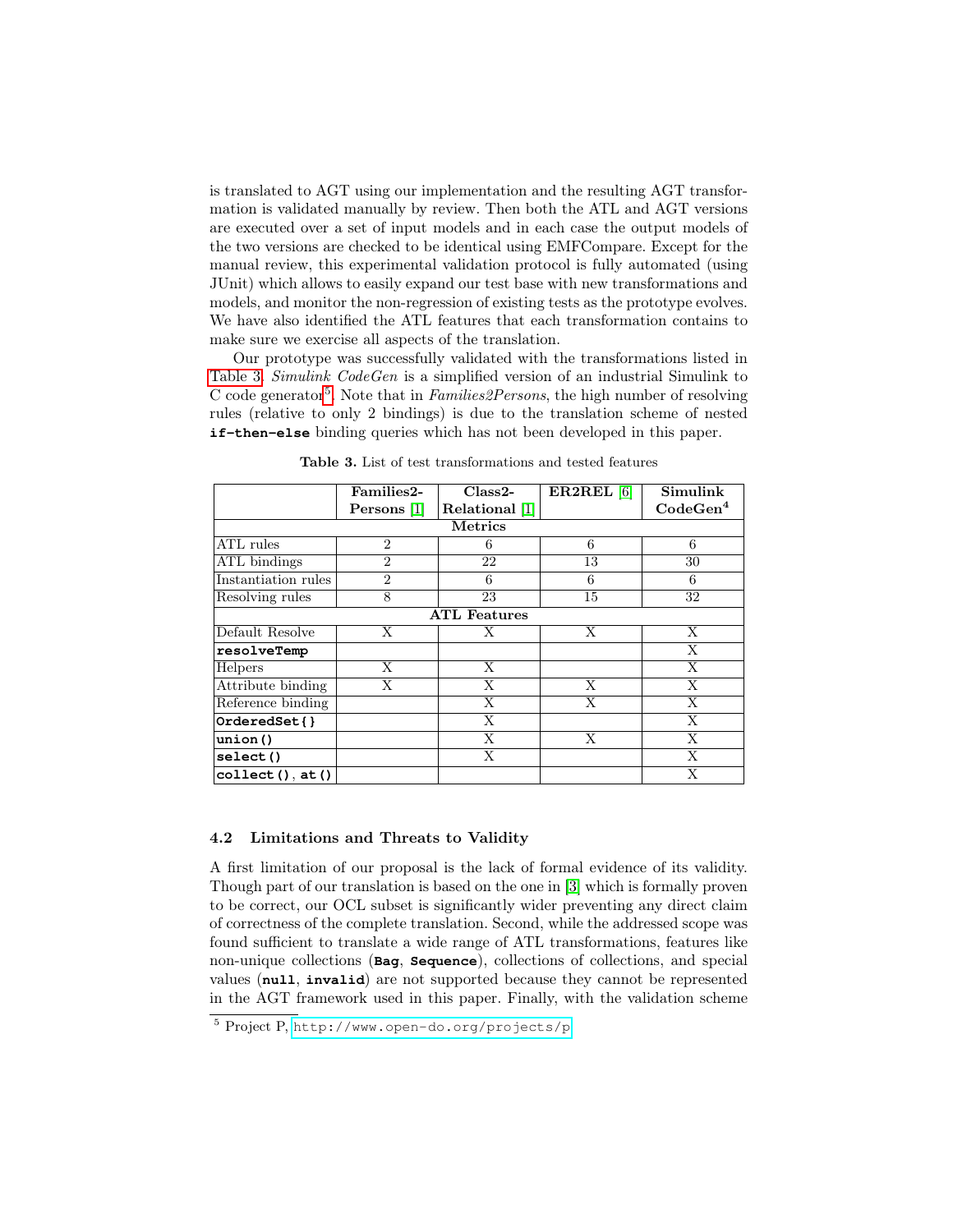presented in Sec. 4.1, we are faced with the challenge of any test-based validation which is the coverage and relevance of the test transformations and test models. We have tried to address this issue by identifying the ATL features used by each transformation to make sure that all aspects of the translation are tested (see Table 3). However we acknowledge that our tool is essentially a language compiler, and the verification of such tools is known to be a difficult problem.

## 5 Related Work

Though translations of OCL to NGC have been conducted [3,4], no previous work has proposed a translation of ATL to AGT to the best of our knowledge. In [14] the authors propose to translate model transformations from the Epsilon language family (arguably similar to ATL and OCL) to AGT to show through formal proof that a given pair of unidirectional transformations forms a bidirectional transformation. However this work is still at an early stage and an automatic translation is not yet proposed.

In the broader context of the analysis of model transformations several works have translated ATL to other formalisms. ATL transformations are translated in [6] to a transformation model with suitable constraints expressing the ATL semantics and in [16] to a Maude specification with a rewriting logic arguably similar to our graph rewriting transformation. The analyses made possible by these and other formalisations include Hoare-style correctness analyses, *i.e.* verifying that an ATL model transformation ensures a postcondition under the assumption of a precondition [6], and reachability analysis [16] to find errors in the ATL transformation. Despite these existing results, we have targeted AGT in our work to benefit from the construction of weakest precondition (WP) in AGT [10] which is the translation of a postcondition NGC on the output of a transformation into an equivalent precondition NGC on its input. This analysis which is not possible in the existing formalisations of ATL is used for the synthesis of validity-preserving preconditions [7] and for the formal proof of Hoare-style correctness [13]. Applying it to ATL using our translation is one of our main future prospects in a novel approach for testing model transformation chains [15].

## 6 Conclusion

This paper has presented a translation of ATL transformations to the formal framework of Algebraic Graph Transformation (AGT). The main challenges of this work were the translation of the ATL resolve mechanisms which do not have a direct equivalent in AGT, and the translation of OCL guards and queries to suitable Nested Graph Conditions (NGC). In the latter translation, we have complemented existing OCL to NGC translations with support for ordered sets, allowing to faithfully translate a wider range of ATL transformations. We have implemented our translation targeting the Henshin AGT framework and have validated it by translating a set of representative ATL transformations from various sources, and comparing the execution of both ATL and AGT versions.